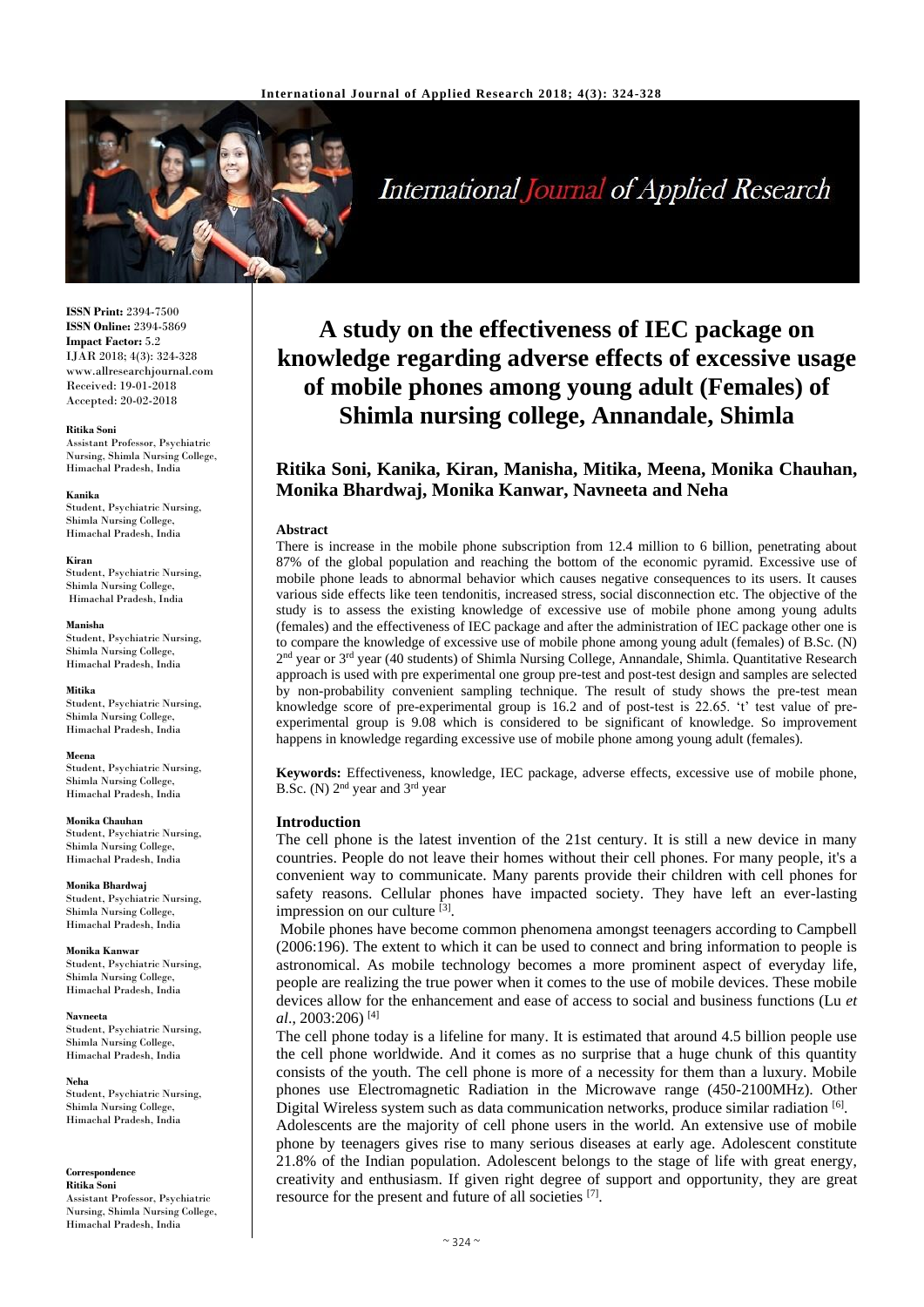So the prevention of various side effects is essential among young adult. Therefore by providing ICE package to the adult (females), investigators make them aware about excessive usage of mobile phones and increase the knowledge regarding adverse effects of excessive mobile phone.

# **Need of Study**

The cell phone today is a lifeline for many. It is estimated that around 4.5 billion people use the cell phone worldwide. And it comes as no surprise that a huge chunk of this quantity consists of the youth. The cell phone is more of a necessity for them than a luxury. Mobile phones use Electromagnetic Radiation in the Microwave range (450- 2100MHz). Other Digital Wireless system such as data communication networks, produce similar radiation [6].

With the change of life/ time, now a day's every person hand is equipped with latest mobile model. There is no doubt that the mobile phones have made life more easy and comfortable. With the help of mobile phone everyone is in touch with their family, friends and other known. Mobile phone provides a big help in emergency.

As mobile phones are easy and comfortable for individuals, it becomes addiction for adolescents. Due to excessive use of mobile phones, various adverse effects are shown by adolescents. The individuals are not using mobile phones adequately. The adolescents have less knowledge related to adverse effects of excessive use of mobile phones.

Like every coin have two sides, mobile phones providing a lot of advantages, also shows few of disadvantages. It's all depending on its uses. Mobile phones leaving a harmful impact on every aspect of health like physical, social and psychological etc. National Institute of Technology (NIT), Calicut, Kerala, has reported headache, dizziness, numbness in the thighs, heaviness in the chest among mobile phone users. The results indicated an increase in the both parameters when mobile phones kept close to chest and a decrease when kept close to head. Mobile phones has caused changes in heart rate variability indices and the change varied with its position [20].

PGIMER, Chandigarh, has conducted a study (Panda *et al*. 2010) and reported long term and intensive mobile phone use may cause inner ear damage [21].

Over usage of mobile phones leads to physiological health hazards like headaches, earache, warmth sensations, fatigue and musculoskeletal symptoms. A parts from the various benefits of cell phone, its over uses leads to mobile phone addiction. It is one of the biggest non drug addictions in the world on 31<sup>st</sup> may 2011, the world health organization confirmed that mobile phone use may represent along term health risk, classifying mobile phone radiations as a "carcinogenic hazard" and "possibly carcinogenic to human" after a team of scientists reviewed peer review studies on cell phones. one study of past cell phone use cited in the report showed a" 40% increased risk for brain cancer in the highest category of heavy users [24].

Recent studies have shown that the statistical value of cell phone usage is 87% world wide, 78.29% in India and 92% in Karnataka state. About 40% of young adults using their cell phones for more than 4 hours a day. Eighty percentage of human own a mobile phone, out of the 5 billion mobile.**<sup>25</sup>** So researchers concluded the recent review regarding the cell phones and its usage has proven the impact of cell phone among the adolescent specially psychosocial and

physical hazards. The investigators had number of friends who were staying with us during our BSc. nursing course, who were totally addicted to mobile phones and few of them were even spending six to seven hour per day with mobiles. During researcher's extensive search for the related review of literature, the investigator became more aware about the cell phones and its impacts. The investigator also found that there is a lack of inferential statistics regarding adverse effects of excessive use of mobile phone among adolescent girls. Even the expert's opinion also motivated the investigators to undertake the following study.

# **Objectives**

- a) To assess the existing knowledge of adverse effects of excessive use of mobile phones among young adult (females).
- b) To administer the IEC package on adverse effects of excessive use of mobile phones among young adult (females).
- c) To assess the effectiveness of IEC package on adverse effects of excessive use of mobile phones among young adult (females).
- d) To assess and compare the pre-test and post-test knowledge score on adverse effects of excessive use of mobile phones among young adult (females).

# **Research Methodology**

# **Research Approach**

Quantitative Research Approach was applied for present study.

# **Research Design**

Research design selected for the study was pre experimental-one group pre- test post-test design. This study fulfills the criteria such as only manipulation, no control group and there is no randomization. Sample was selected by non-probability convenience sampling technique.

| Pre-test | Treatment   Post-test |  |
|----------|-----------------------|--|
|          |                       |  |

**O1:** Assess the existing level of knowledge and attitude regarding memory loss.

**X:** IEC package regarding memory loss.

**O2:** Assess the post-test level of knowledge and attitude regarding memory loss.

# **Setting of the Study**

Study was done at Shimla nursing college, Annandale Institute is run by RCS Associates Charitable Trust, established in 2010. It located at Rajendra complex, Annandale, Shimla, H.P. Its infrastructure comprises of five-storey building. College has best faculty members in the region. It has well equipped labs of fundamentals of nursing, Midwifery, anatomy & physiology, Nutrition, microbiology, computer lab. It has adequate transportation facilities and have well equipped library with 2842 books and journals (22). It was started with GNM diploma course and B.Sc (N) program.

# **Study Population**

Nursing students of Shimla Nursing College include: B.Sc (N) Students i.e. 40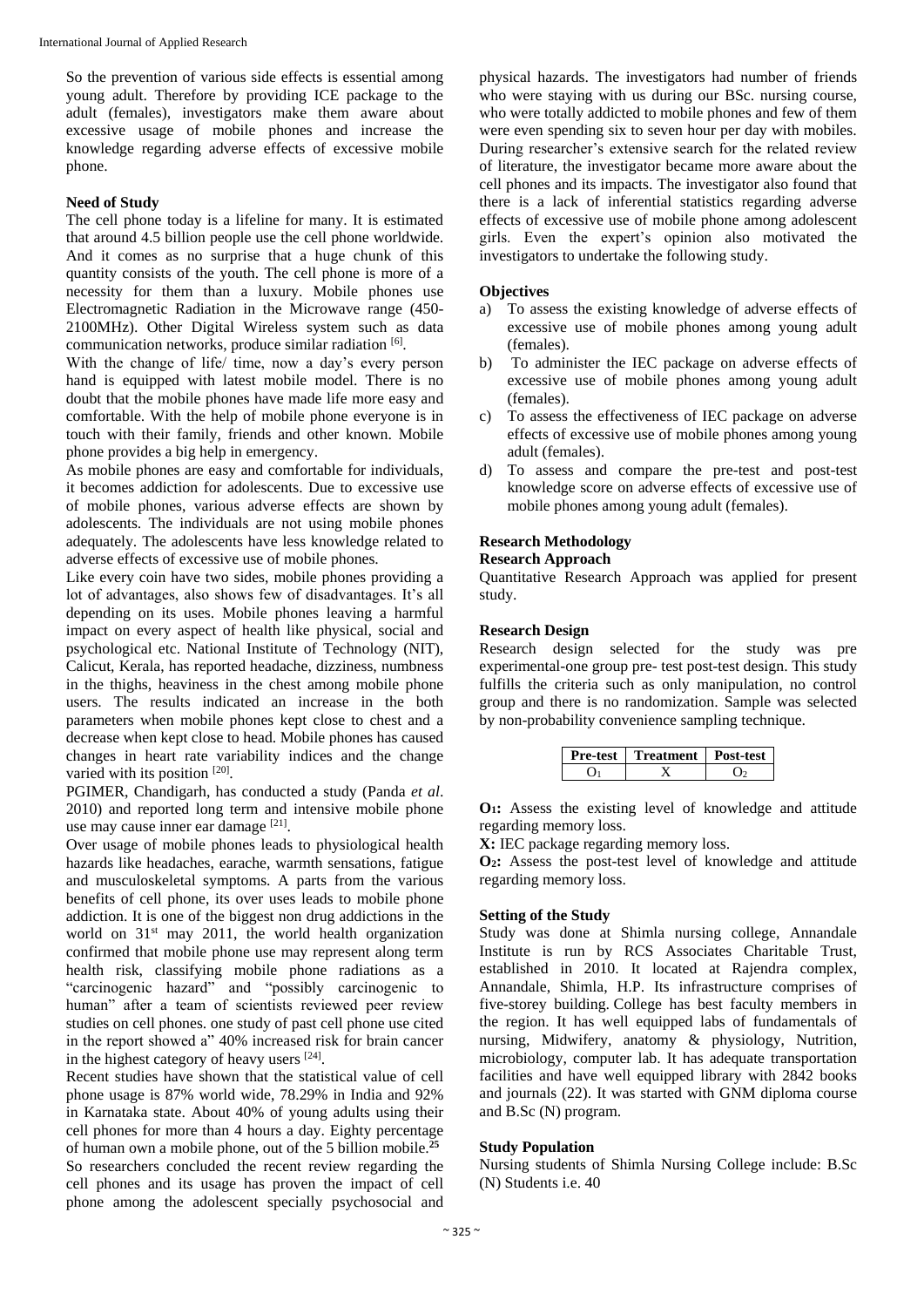#### **Sample Population**

Students of B.Sc (N)  $2<sup>nd</sup>$  year &  $3<sup>rd</sup>$  year.

#### **Sample Size**

40 young adult (females)

#### **Sampling Technique**

The non-probability convenience sampling technique was used for data collection.

# **Development and Description of Tools**

With the extensive review of literature and discussion with the experts and with the investigator personal and professional experience a Structured questionnaire on adverse effects of excessive use of mobile phones was developed to assess the effectiveness of IEC package on knowledge regarding adverse effects of excessive usage of mobile phone. The tool for the data collection consists of three sections.

#### **Section A**

This section deals with demographic variables like age, gender, marital status, educational status, and educational status of father, educational status of mother, occupational status, and family monthly income, type of family, residential area.

# **Section B**

Structured questionnaire to assess the knowledge of the young adult (females) regarding adverse effects of excessive usage of mobile phone. Total 32 questions were formulated under separate sub heading.

#### **Scoring key Total questions: 32**

| <b>Score</b> | <b>Level of knowledge</b> |  |
|--------------|---------------------------|--|
| $<50\%$      | Inadequate                |  |
| 50-75%       | Moderate                  |  |
| >75%         | Adequate                  |  |

**Section C:** IEC Package on adverse effects of excessive use of mobile phone.

# **Data Collection Procedure**

Investigators had collected data in 2 sections i.e. pre-test and post-test. Before data collection formal written permission was taken from the principal, Guide, Class teacher for conducting the study in the classroom of the college. The investigators personally met the principal and explain about the study to ensure maximum cooperation.

Research data was collected in the classroom of students. Self introduction and introduction regarding research study was given to the young adult (females) studying in B.sc (N) 2<sup>nd</sup> year and 3<sup>rd</sup> year of Shimla nursing college. The purpose of study was explained to the study subjects and was assured about the confidentiality of responses. Pre-test was conducted on  $22<sup>nd</sup>$  July,  $2016$  among students of B.Sc (N) 2<sup>nd</sup> year and 3<sup>rd</sup> year and analyzed the scores for pre test. After conducting pre-test, knowledge was provided to the students through IEC Package. Teaching was provided to the student on 23rdJuly, 2016.After giving teaching, post test was taken on 25<sup>th</sup> July, in order to assess the effectiveness of IEC in enhancing knowledge of young adult (females) regarding adverse effects of excessive use of mobile phones.

## **Ethical Consideration**

- Written permission was obtained from the head of nursing college.
- The purpose and details of the study was explained to the subjects.
- Assurance was given regarding the confidently of the data collected.
- Verbal consent was taken from the study subject.

#### **Plan of Data Analysis**

Descriptive and inferential statistics were employed to analyze the obtained data as shown below:

#### **Descriptive statistics**

- a) Frequency and percentage distribution to describe demographic variables.
- b) Mean, median and standard deviation.

# **Inferential statistics**

a) Paired' t'- test to assess and compare the pre-test and post-test knowledge scores among young adult (females).

#### **Result**

# **a) To assess the pre-test level of knowledge**

Table 1 depicts the frequency and percentage distribution of pretest level of knowledge on Different aspects of adverse effects of excessive usage of mobile phone among young adults.

A majority of 21 (52.5%) had inadequate knowledge regarding excessive usage of mobile phone, a majority of 14 (35%) had moderate knowledge regarding excessive usage of mobile phone. a majority of 5 (12.5%) had adequate knowledge regarding excessive usage of mobile phone.

**Table 1:** Depicts frequency and percentage distribution of pretest knowledge score among young adult (females) N=40

| <b>Knowledge score</b> | No. | $\frac{0}{0}$ |
|------------------------|-----|---------------|
| Inadequate $(<50\%)$   |     | 52.5          |
| Moderate (50-75%)      | 14  | 35            |
| Adequate $(>75%)$      |     |               |



**Fig 1:** Frequency and distribution of study subjects as per pre-test knowledge score.

#### **b) To assess the post-test level of knowledge**

A majority of 0 (0%) had inadequate knowledge regarding excessive usage of mobile phone, a majority of 34 (85%) had moderate knowledge regarding excessive usage of mobile phone. A majority of 7 (17.5%) had adequate knowledge regarding excessive usage of mobile phone.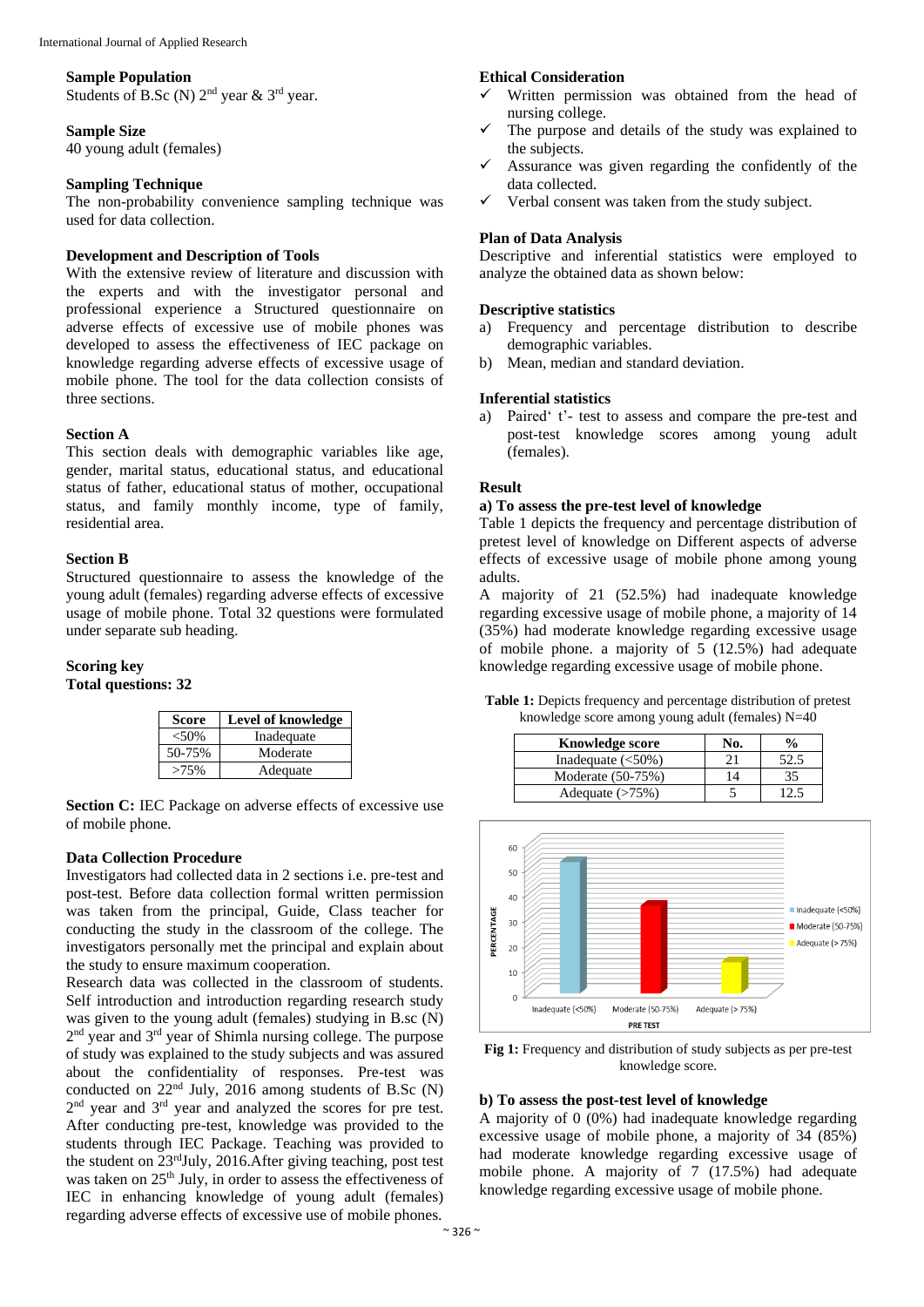**Table 2:** Depicts frequency and percentage distribution of post-test knowledge score among young adult (females). N=40

| <b>Knowledge Score</b> | No. |      |
|------------------------|-----|------|
| Inadequate $(<50\%)$   |     |      |
| Moderate (50-75%)      | 34  | 85   |
| Adequate $(> 75\%)$    |     | 17.5 |



**Fig 2:** Frequency and percentage distribution of study subjects as per post-test knowledge score.

# **c) To compare the pre-test and post-test knowledge score:**

**Table 3:** Depicts Comparison of the pretest and post- test knowledge score on the effectiveness of IEC package. N=40

| Test                                         | <b>Mean</b>              | S.D  | 't' Value |  |
|----------------------------------------------|--------------------------|------|-----------|--|
| Pretest                                      | 16.2                     | 4.45 | 9.08      |  |
| Posttest                                     | 22.65                    | 2.33 |           |  |
| and a state of a<br>$\bigcap_{n=1}^{\infty}$ | $\cdot$ $\sim$<br>$\sim$ |      |           |  |

 $***n<0.05$ , S – Significant

Table 5 shows that, the mean pre-test knowledge score was 16.2, standard deviation was 4.45 and the mean post-test knowledge score was 22.65 standard deviation was 2.33. The obtained 't' value is 9.08. It was statistically significant at *p*<0.05 level. Based on the 't' test result, the null hypothesis NH<sup>1</sup> "There is no significant difference in the pre and post-test knowledge score among the young adults (females), was rejected.

• On analyzing the collected data, it reveals that 'IEC package' was effective on increasing knowledge regarding the adverse effects of excessive use of mobile phone among young adult (females).

# **Discussion**

# **This chapter is concentrating on the findings derived from the statistical analysis. The objectives of study were a) To assess the pre-test level of knowledge:**

The pre-test score was 16.2 and it revealed a majority of 21 (52.5%) had inadequate knowledge regarding excessive usage of mobile phone, a majority of 14 (35%) had moderate knowledge regarding excessive usage of mobile phone. a majority of 5 (12.5%) had adequate knowledge regarding excessive usage of mobile phone.

The present study finding is supported by Aditya (2008) who conducted a comparative study regarding mobile phone usage among students and staffs of universities between two countries among 50 each pre university students. This study concluded that most of the adolescents were having lack of knowledge regarding the impacts of cell phones.

#### **b) To assess the post-test level of knowledge**

The post-test score was 22.65 and it revealed that the knowledge level of young adult (females) is improved regarding adverse effects of excessive use of mobile phones after providing them IEC package. that majority of  $\overline{0}$  (0%) had inadequate knowledge regarding excessive usage of mobile phone, a majority of 34 (85%) had moderate knowledge regarding excessive usage of mobile phone. a majority of 7 (17.5%) had adequate knowledge regarding excessive usage of mobile phone.

The present study finding is supported by Ahmed Ishfaq, *et al* (2011**)** who conducted a pre-experimental study on Mobile phone to youngsters: necessity or addiction among youngsters in Pakistan. This study concluded that youngsters use their cell phones under reasonable limits and do not tend towards extreme behaviours leading towards addictive cell phone usage.

**c) To compare the pre-test and post-test knowledge score** After conducting pre-test and post-test there is significantly improvement in the result. The pre-test score was 16.2 and the post-test score was 22.65. The knowledge of the young adult (females) is significantly improved to some extent regarding adverse effects of excessive use of mobile phones.

#### **Summary**

The cell phone is the latest invention of the 21st century. It is still a new device in many countries. People do not leave their homes without their cell phones. For many people, it's a convenient way to communicate. Many parents provide their children with cell phones for safety reasons. Cellular phones have impacted society. They have left an everlasting impression on our culture. With the advent of new technology the way of communication also changed, in very early days of history pigeons were used as means of communication<sup>2</sup>.

By providing IEC package related to adverse effects of excessive use of mobile phone to the young adult (female), the investigators felt that it would be possible to enhance the knowledge among young adult. Keeping this in view the present study to assess and describe the effectiveness of IEC package among young adult (female) at Shimla nursing college was undertaken.

#### **Conclusion**

The findings of the study revealed that there was a significant improvement in the knowledge among young adult (female) after providing the IEC package.

#### **Acknowledgement**

Words are often too less to reveal ones deep regards. An understanding of the work like this is never the outcome of the efforts of single person. I take this opportunity to express my profound sense of gratitude and respect to all those who helped me to complete this thesis successfully.

It is God Almighty, the Holy Spirit who blessed us with the courage to accomplish the task that we started in an attempt for not only to enhance the knowledge but also to modify the behavior

We indebted to our parents whose great support and blessing encourage us to perform better in each and every field. Their humble and motivating were always there to boost up.